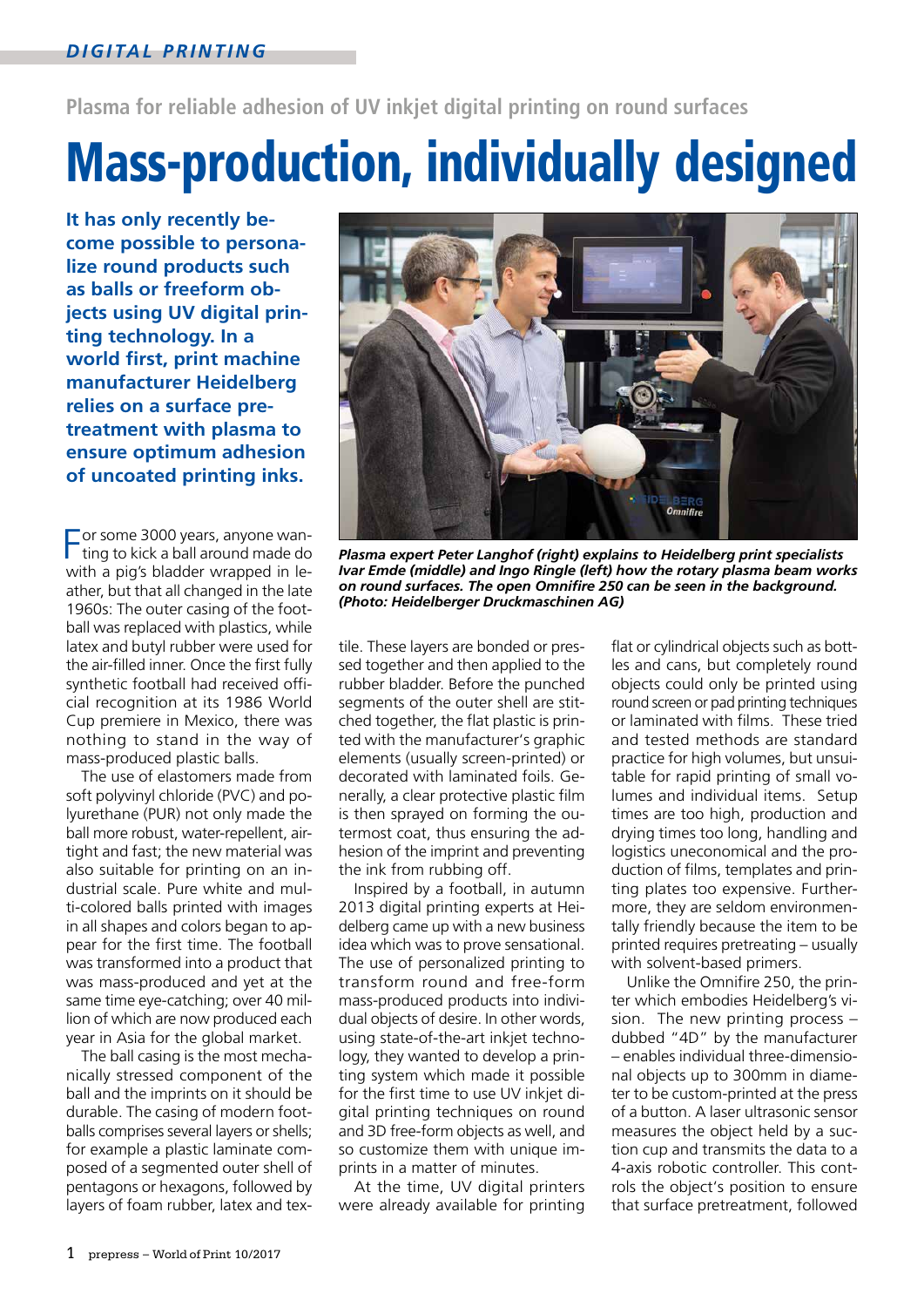by drop-on-demand inkjet application, pinning (intermediate curing of individual colors) and final UV curing, are carried out at precisely defined points. The entire process is fully automated.

# **DEMANDING REQUIREMENTS** for pretreatment

The most likely cause for the inability of plastics to be printed, bonded or coated effectively, or indeed at all, despite having clean surfaces, is that their surface energy is too low. Surface energy is the most important measure for determining probable wettability. Homogenous wetting, an ensuing consistent color gradient and good adhesion are conditional on the material surface being ultraclean and the surface energy of the solid material being higher than the surface tension (mN/m) of the liquid coating, be it ink, adhesive or paint.

Unlike water-based and solvent-based inks, which require time-consuming air drying to evaporate the liquid, with acrylic-based UV-curing ink, cross-linkage and ensuing polymerization occur immediately after application and radiation with ultraviolet light. Since the ink cures in a matter of seconds to form a solid layer, products can be used or reprocessed immediately. But the question is, how long will the printed image remain intact on the specific substrate? Footballs in particular require a robust, stress-resistant printed image and it was clear that the PU outer layer would have to be pretreated to ensure stable adhesion of the UV inks, since no further protective film – such as a coat of clear varnish – would be applied to the UV print. But by what means? Which technology could most easily be integrated into the compact Omnifire? What method offered optimum process reliability, reproducibility and effectiveness, whilst also taking sustainability into account?

A corona pretreatment is not suitable for all substrates and was developed mainly for 2D applications, so this method was ruled out right from the start. Although the integrated use of a nano flame was a possibility, it would require far more onerous safety precautions (e.g. explosion protection). Pretreatment with low-pressure plasma was not considered a viable option either, since it would not have been possible to fit a system of this kind into the machine. Never mind the fact that the vacuum would have reduced the external pressure, causing the air inside the ball – and thus the ball itself – to expand. And what about primers? Although there were no technical reasons to prevent the integration of a wet-chemical process into the print system, this should be regarded as an additional procedure reserved for such cases where other pretreatment methods would fail to achieve sufficient adhesion of the printing inks.

"Time and again", said Ivar Emde, 4D printing product manager at Heidelberg, "the spotlight fell on another pretreatment process – the use of atmospheric pressure plasma." Plasmatreat's Openair-Plasma technology, to be precise. The machine manufacturer already knew this technology was reliable, having acquired a laboratory unit ten years previously which was still running.

# Dual effects

The atmospheric plasma jet process developed in 1995 by the Westphalian systems engineer and now used in virtually every branch of industry around the world is a dry process which combines the dual effects of microfine cleaning and simultaneous



*Openair-Plasma rotary nozzles work at speeds of 2700rpm. The plasma emitted at the side of the violet arc of light (not visible) strongly activates the surface of the ball, resulting in homogenous wettability. (Photo: Heidelberger Druckmaschinen AG)*

activation. The plasma is generated inside the nozzle by a high-voltage discharge and transported to the surface of the part being treated in a flow of air. The surface is activated through the chemical and physical interaction of the plasma with the substrate. When the plasma hits a plastic surface, groups containing oxygen and nitrogen are incorporated into the mainly non-polar polymer matrix. Plasma activation brings about an increase in surface energy, making the substrate polar. Energy-rich radicals, ions, atoms and molecular fragments present in the plasma release their energy at the surface of the material that is being treated and thus initiate chemical reactions which bring about this effect. Some of the functional hydroxyl, carbonyl and carboxyl groups that arise (as well as the oxygen compounds of nitrogen) form very strong chemical bonds with the coatings and so help to significantly enhance adhesion.

During treatment, plastic surfaces are typically heated to below 30° Celsius. The plasma effect leads to homogenous surface wettability – an important consideration for ink jet printing, where the end result is largely determined by the way in which ink droplets strike the substrate and spread. Atmospheric pressure plasma is environmentally friendly; since it needs nothing other than compressed air and electrical energy, emissions of VOCs (volatile organic compounds) during production are avoided from the outset.

#### Rotating plasma

If you want to print a banner onto the equator line of a ball, the ball must turn on its own axis throughout the entire pretreatment process. Despite all the advantages offered by the plasma process which the Heidelberg developers had singled out, the all-important question remained: How could they ensure that the plasma beam impinging on the plastic surface from above would activate the flat area and the downward-sloping peripheral areas with the same degree of intensity?

"It's a good question", said Plasmatreat market manager Peter Langhof,